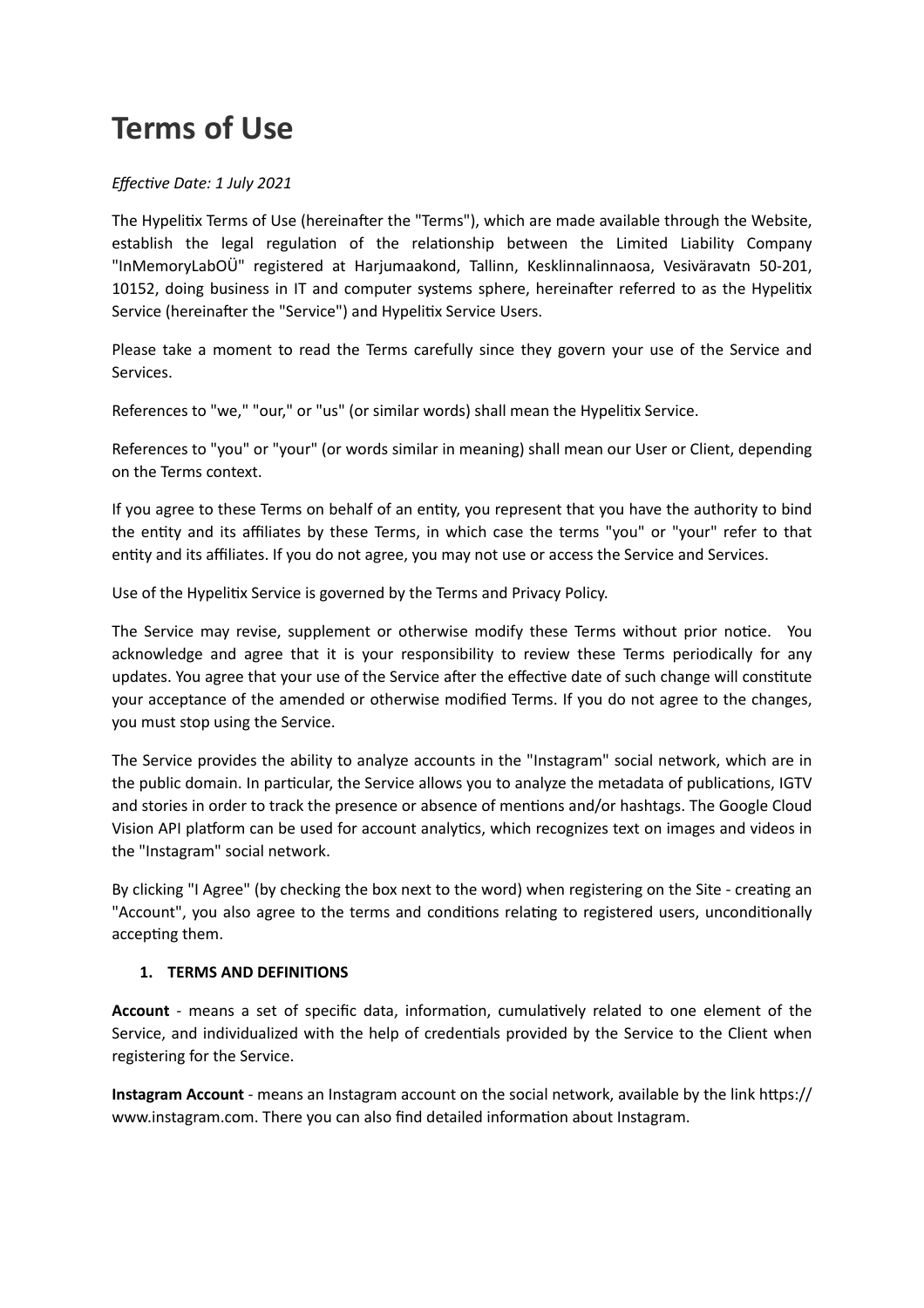**Data Analysis** - means the Service's analytical activities in relation to the received data, aimed at creating various types of commercially valuable information, within the limits permitted by the specific Permitted Purpose.

**Website** - means the Service's Internet resource, available on the Internet at: https://hypelitix.com, and containing information about the Service, the cost for providing the Services, as well as serving as an official means of notifying the Client about changes and updates to the Service by posting the relevant information on the Website.

**User** - means an individual who has the ability to access the Website, read the information, and register thereon.

**Client** - means a registered User who has a login and password to the Account and has paid for the Synchronization.

**Influencer** - means a user in the Instagram social network who has an extensive and loyal audience, whose publication metadata, IGTV and stories are tracked by the Client through Synchronizations.

**API** - (application programming interface) - means description of the ways (set of classes, procedures, functions, structures or constants) by which Service can interact with other software.

**Data Subject -** means an individual who is directly or indirectly identified or identifiable through personal data.

**Third parties -** means individuals, entrepreneurs and legal entities who are not Users or Clients of the Hypelitix Service.

**Credit** - means virtual currency, which is used to purchase real services provided by the Service.

**Synchronization** - means an attempt to download Instagram Account's data including Posts, Stories or IGTV from the "Instagram" social network.

**Payment Systems** - means a service for transferring money or other funds that provides cross-border services to any user in the world who has a bank card.

**Terms of Use** - means a document containing the terms, rules and main provisions of using the Service.

**GDPR** (General Data Protection Regulation) - means the regulation under European Union law on the protection of personal data of all natural persons who are citizens of the European Union. You can read the full text of the General Data Protection Regulation at: [https://gdpr-text.com.](https://gdpr-text.com)

## **2. GENERAL**

2.1. Hypelitix grants you a limited, non-exclusive, non-transferable, personal and non-assignable permission **to use** the Service.

2.2. You shall refrain from obscurance, modifying, removing or erasing any copyright or other proprietary rights notices contained in the Services.

2.3. You shall refrain from copying, modifying, adapting, translating or otherwise creating derivative works of any Services obtained from using the Service.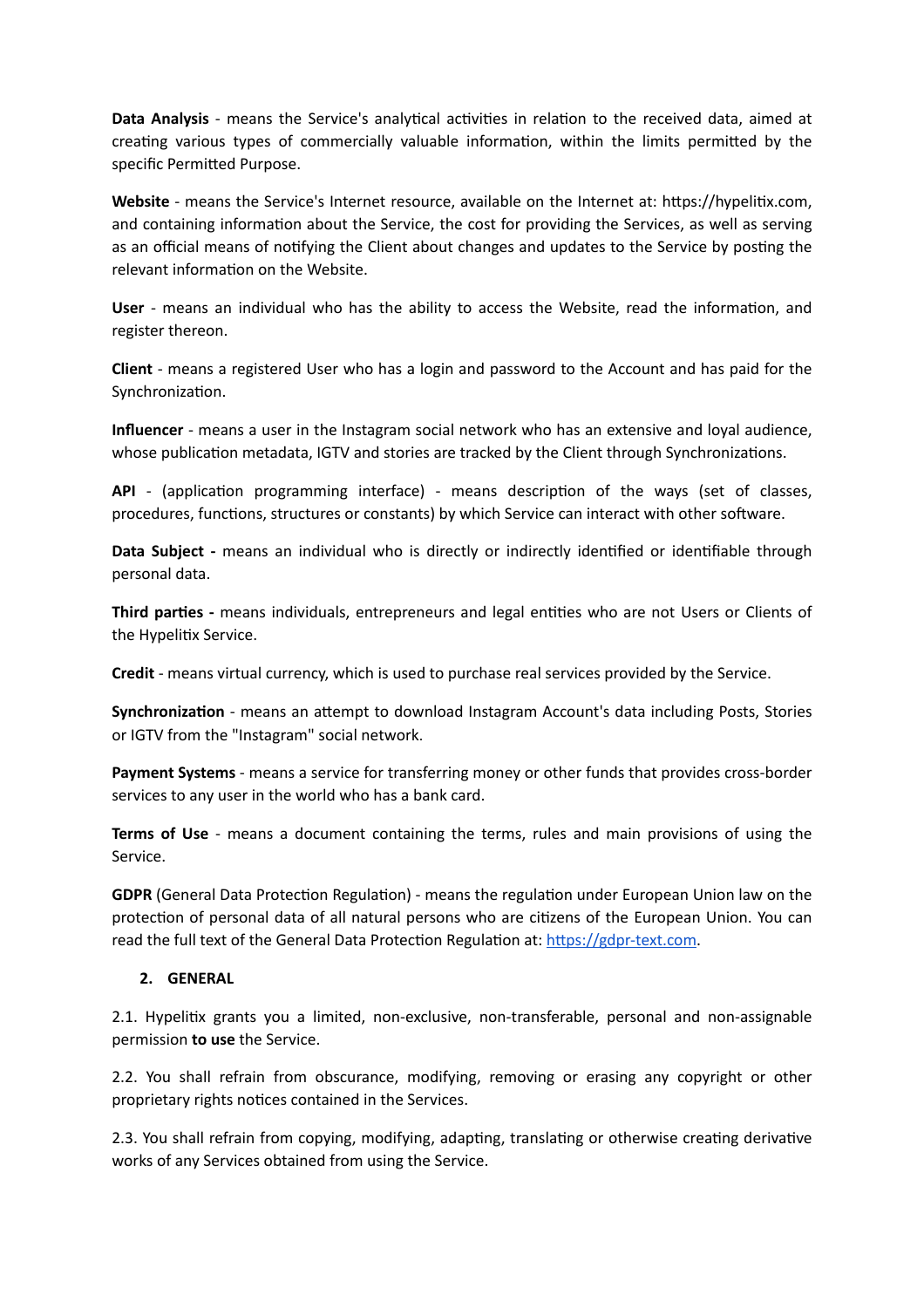2.4. You warrant that you will not attempt, or assist others to actually reverse engineer, decompile, disassemble, or otherwise attempt to discover the source code of the software.

2.5. You agree to comply with all applicable laws and regulations when using and accessing the Service and the Services.

## **3. REGISTRATION**

3.1. You shall register an Account to use the Services. In order to successfully register you shall provide the following information:

- company name\*;
- country of incorporation;
- Unique company ID / VAT number;
- <span id="page-2-1"></span>- The name and surname of the employee representing the company  $1^*$  $1^*$ .

After the registration process is completed, the Service will generate your login username and password. If you are issued a username and password, you must keep them secure and not share with anyone else, and you must not collect personal information from other Hypelitix Users, including account names. Hypelitix reserves the right to disable the access to Account issued to you at any time at its sole discretion. If Hypelitix disables access to your Account, you may be denied access to the Service, your account information, or any Companies associated with your Account.

3.2. You agree that any registration information you provide to Hypelitix will always be accurate, correct and relevant.

3.3. By registering with Hypelitix, you agree to receive emails including, but not limited to: newsletters, product updates. You may unsubscribe from this newsletter at any time.

3.4. After registration on the Service you will be given an access to the Services, such as:

- managing the list of Influencers: adding, deleting, sorting, filtering Influencers;
- information reviews about the status of the Influencer's Synchronization: display the Synchronization results: successful, failed, unexpected;
- time of the last Synchronization attempt;
- information provision about cached publications, stories, and Influencer IGTV;
- searching of cached publications, stories, IGTV Influencer by various criteria: publication date, list of mentions or hashtags.

## **4. PRIVACY**

4.1. Direct notification to data subjects is not possible and, pursuant to Article 14. paragraph 5 (b) of the GDPR, Hypelitix is not required to notify Influencer directly, and details of the Instagram Data

<span id="page-2-0"></span><sup>&</sup>lt;sup>[1](#page-2-1)</sup> Items marked with \* are required when filling out.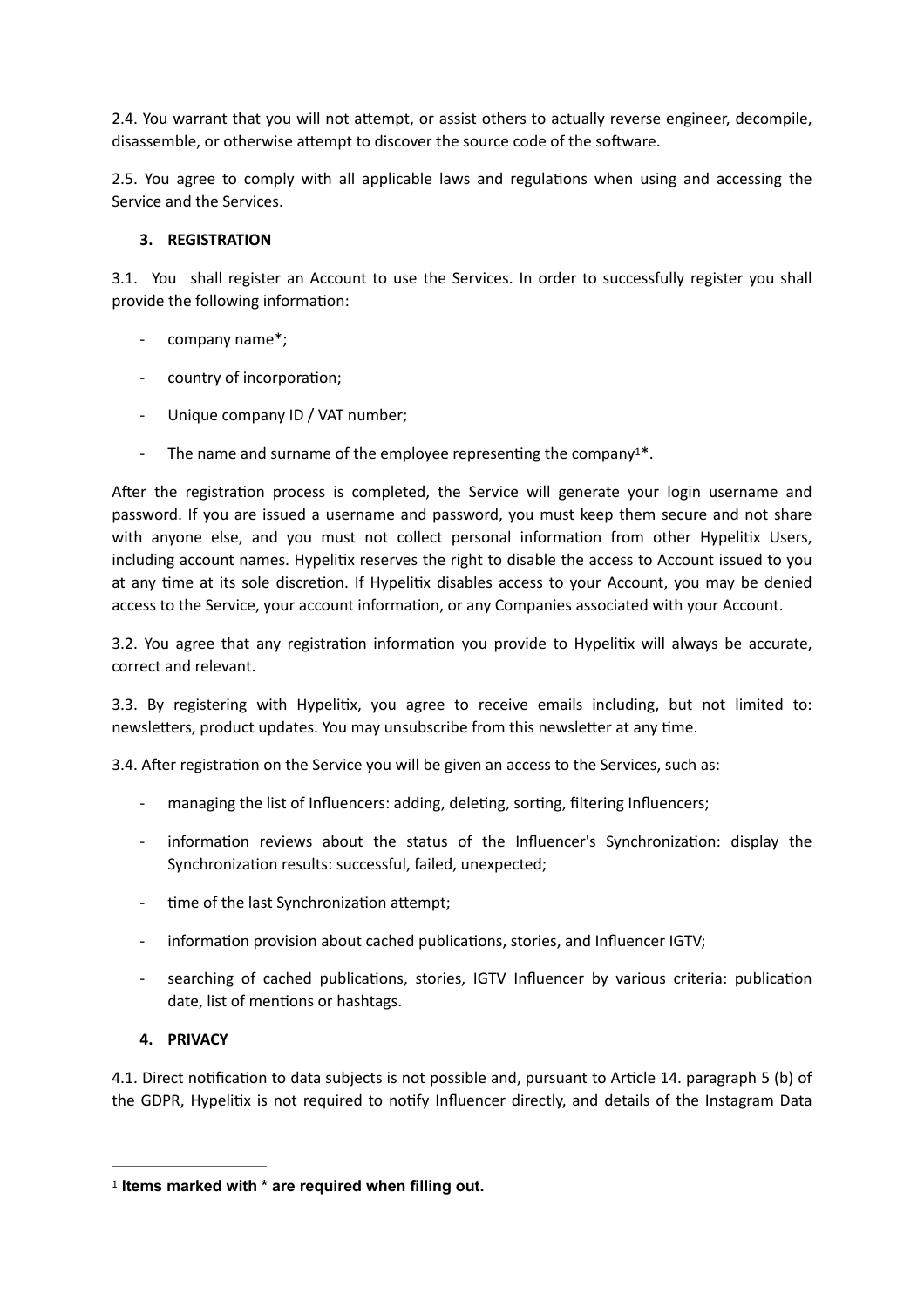Policy can be found at: https://help.instagram.com. In addition, notification is made through the Service's website and Privacy Policy.

4.2. We comply with the EU General Data Protection Regulation 2016/679 (GDPR).

4.3. Important information for data controllers: You acknowledge that you may become a data controller when processing personal data of individuals and must comply with the GDPR.

4.4. If you are an individual and you process personal data in the course of purely personal or "home" activities, you may be exempt from GDPR. If you are unsure whether such an exemption applies, please request legal advice.

4.5. If a data subject requests information about a Client who has received the data subject's personal data, Hypelitix is obligated to perform and execute the transfer of all information about you to that data subject.

4.6. If you have shared information obtained through the use of our service with a third party, you must tell us the full chain of custody such information was shared with within 72 hours of Hypelitix's request.

## **5. PROVISION OF SERVICES**

5.1. You agree that Hypelitix may change, discontinue, suspend or otherwise adjust aspects of the Services at any time without notice.

5.2 You acknowledge and agree that Hypelitix may terminate your access to the Services for nonpayment or willful misrepresentation of the number of intended Synchronizations or other material breach of the Terms, which may result in you being denied access to the Services contained on or provided by the Hypelitix Service.

## **6. SECURITY**

6.1. You shall ensure your Hypelitix Service username and password protection against unauthorized access. You will be responsible for any activity that occurs under your Account. You agree to immediately notify Hypelitix of any unauthorized use of your credits, username, password, or any other breach of security.

6.2. Hypelitix may access your credits, username, password from time to time to assist you with technical or billing questions or to maintain or improve the Services.

## **7. SERVICES FEES**

7.1. Hypelitix maintains a variety of payment methods for Clients, including bank transfers, credit cards, debit cards, and PayPal. As soon as we have additional payment options, we will inform you accordingly and modify these Terms of Use.

7.2. You have the right to choose any available Payment Service Provider. You agree that Hypelitix is not responsible for any Payment Service Provider's actions, any additional transaction fees, bank charges or foreign exchange fees applied to your transaction. All payments to Hypelitix include the aforementioned fees and commissions, if applicable.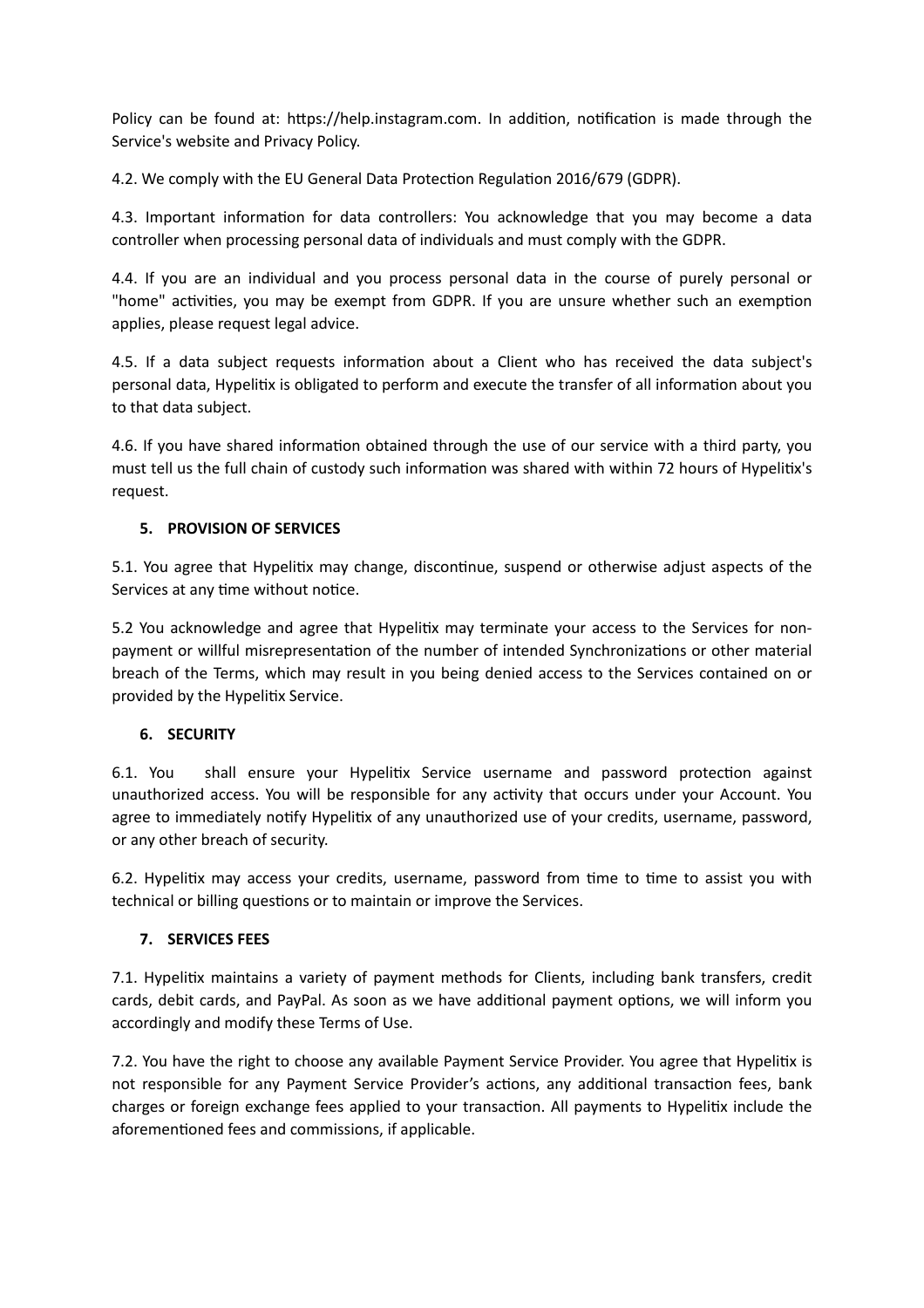7.3. To access the Service, you must specify the required number of scheduled Synchronizations and pay by bank transfer, credit card, debit card, or PayPal Payment System.

7.4. Сredits shall be deducted, if the Client manually initiated the Synchronization with the help of the Service or API, or set the automatic Synchronization by timer.

7.5. Debiting credits from the Client's account occurs for:

- successful result of Synchronization, in which the Instagram Account data has been loaded, the account is publicly available, publications, stories, IGTV has/has not been published;
- a normally unsuccessful result of Synchronization, in case the data has not been loaded, due to the respective Instagram Account does not exist (error code: NO\_SUCH\_USER), the Instagram Account is found in "Instagram" but the Instagram Account is closed (private) (error code: PRIVATE\_PROFILE), the Instagram Account data has been loaded but now this link shows another Instagram Account (error code: USERNAME\_CHANGED).

7.6. No credits will be debited from the Client's Account in case of unforeseen result of Synchronization. We reserve the right to determine which results of the Synchronization are considered as unforeseen.

7.7. Funds debited for successful or normally unsuccessful Synchronization shall not be returned.

7.8. You can find the current cost of 1 Synchronization at: <https://hypelitix.com/pricing.html>.

7.9. The Client shall have access to his/her Synchronizations for the last fourteen (14) days in the Account section.

7.10. The Hypelitix Service does not store or access your credit/debit card information and payment is made through the Payment System.

#### **8. CONTENT**

8.1. You may use the data collected and displayed as a result of your use of the Service for informational purposes only.

8.2. You understand and acknowledge that such data may not be exhaustive and that data analysis is based on what third party data sources provide to Hypelitix. The data is based on publicly available data/content and Hypelitix does not verify the accuracy of the data/content provided by such third parties.

8.3. Any use of the data other than as specifically described herein is strictly prohibited. In addition, third parties may be required to access the Service to collect and display data, and such third parties may prevent Hypelitix from generating such data/content. In addition, government regulations and/ or compliance with applicable law may prevent Hypelitix from using or providing certain data to you.

8.4. You agree that you must evaluate and bear all risks associated with the Services, including any reliance on the accuracy, completeness and integrity of such Services. By using the Service and the Services, you represent and warrant that you have such knowledge and experience in financial and business matters that enable you to evaluate the merits and risks of the information provided by the Service and effectively use the Services provided by Hypelitix as an analytical tool. You acknowledge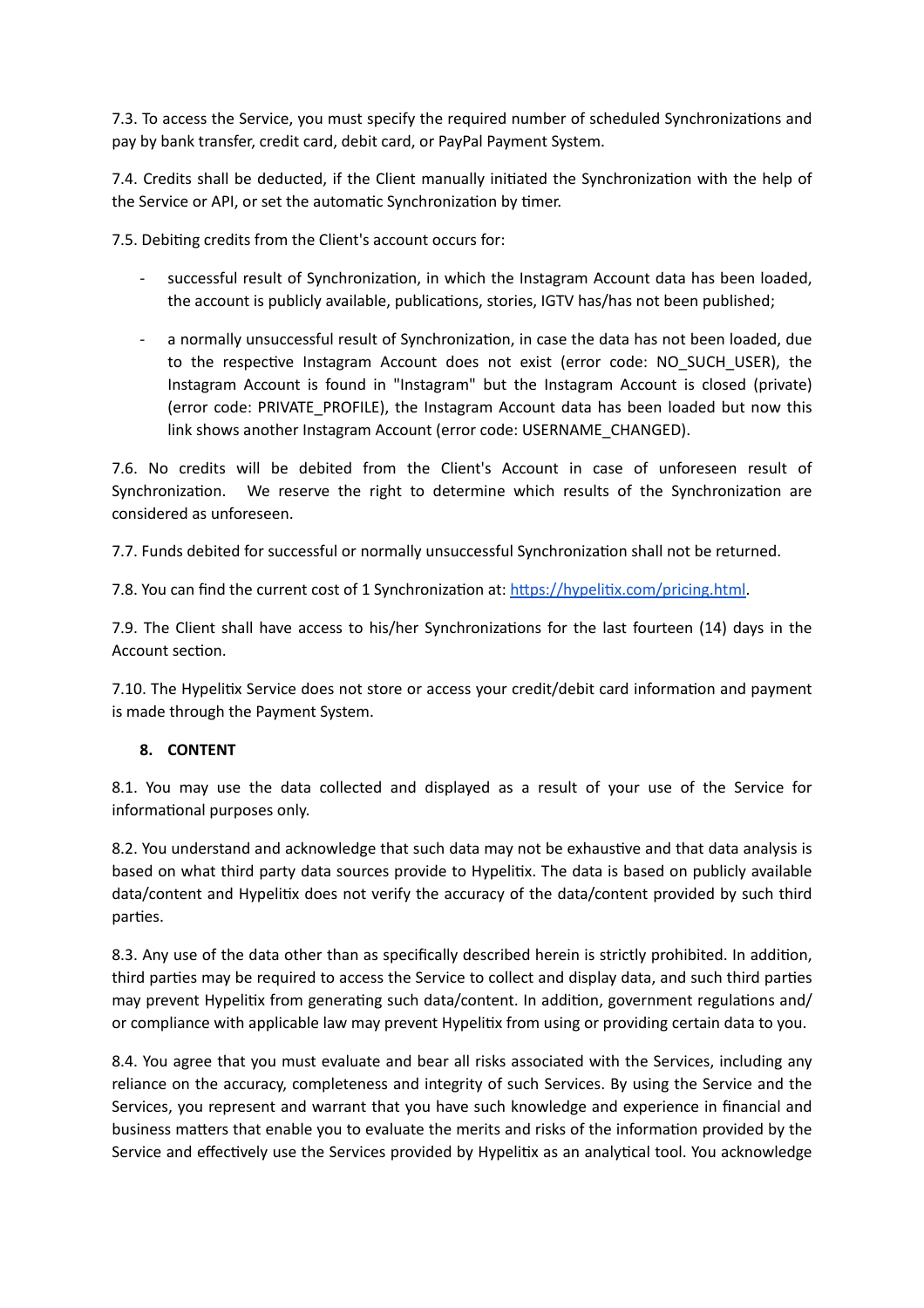that the Services are provided to you without warranties of any kind. By using the Services, you understand and agree that the use of Services is at your sole discretion and risk.

8.5. The Service may contain links to other sites on the Internet that are owned and operated by Third party providers and other third parties. You acknowledge that Hypelitix is not responsible for material on any external sites.

8.6. You acknowledge that by using the Service, you may come into contact with content that you find harmful, offensive, threatening, obscene or indecent, and you acknowledge that Hypelitix has no liability to you for content, including but not limited to explicit language and other potentially offensive material.

8.7. You must acknowledge Hypelitix as the source of the data/content; if you use/display Hypelitix data/content online, you must link to the Hypelitix site, display the Hypelitix logo.

### **9. RESTRICTIONS**

You may use the Service only as specified above. You are prohibited from using the Service for any other purpose, including:

9.1. Using the Service if you are under the age of 16.

9.2. Using the Services if you do not have the necessary number of credits to make Synchronizations.

9.3. Using any means to modify or redirect the Service.

9.4. You are prohibited from using data/content collected through our Service after Hypelitix or the data subject requests the deletion. Such data/content must be deleted within 72 hours following the notice. Also, if a Data Subject requests to delete its information, you must ensure that all persons/ companies/auditors to whom such information has been transmitted delete the aforementioned information.

9.5. Broadcast, reproduce, republish, post, transmit or distribute any part of the Services (except as specifically permitted under these Terms).

9.6. Assign, syndicate, resell or otherwise transfer or make available information obtained through the Services to third parties (unless you have a specific written agreement with Hypelitix to do so).

9.7. Copy, modify, create derivative works, reverse engineer or reverse assemble the Service, or otherwise attempt to discover any source code, or allow third parties to do so.

9.8. Use the Services in any manner that could damage, disable, overburden, or otherwise impair the Services and/or the Service or prevent any other party from using the Services and/or the Service;

9.9. Utilize any meta tags or any other "hidden text" using Hypelitix's name or trademarks without Hypelitix's prior written consent;

9.10. Display the Service in frames or use any other method to display the Service (or any Service content) without Hypelitix's prior written consent;

9.11. Use the Service in any manner that is inconsistent with the terms of any applicable third-party terms of use or other agreements (including the requirement to obtain written permission before certain uses of content);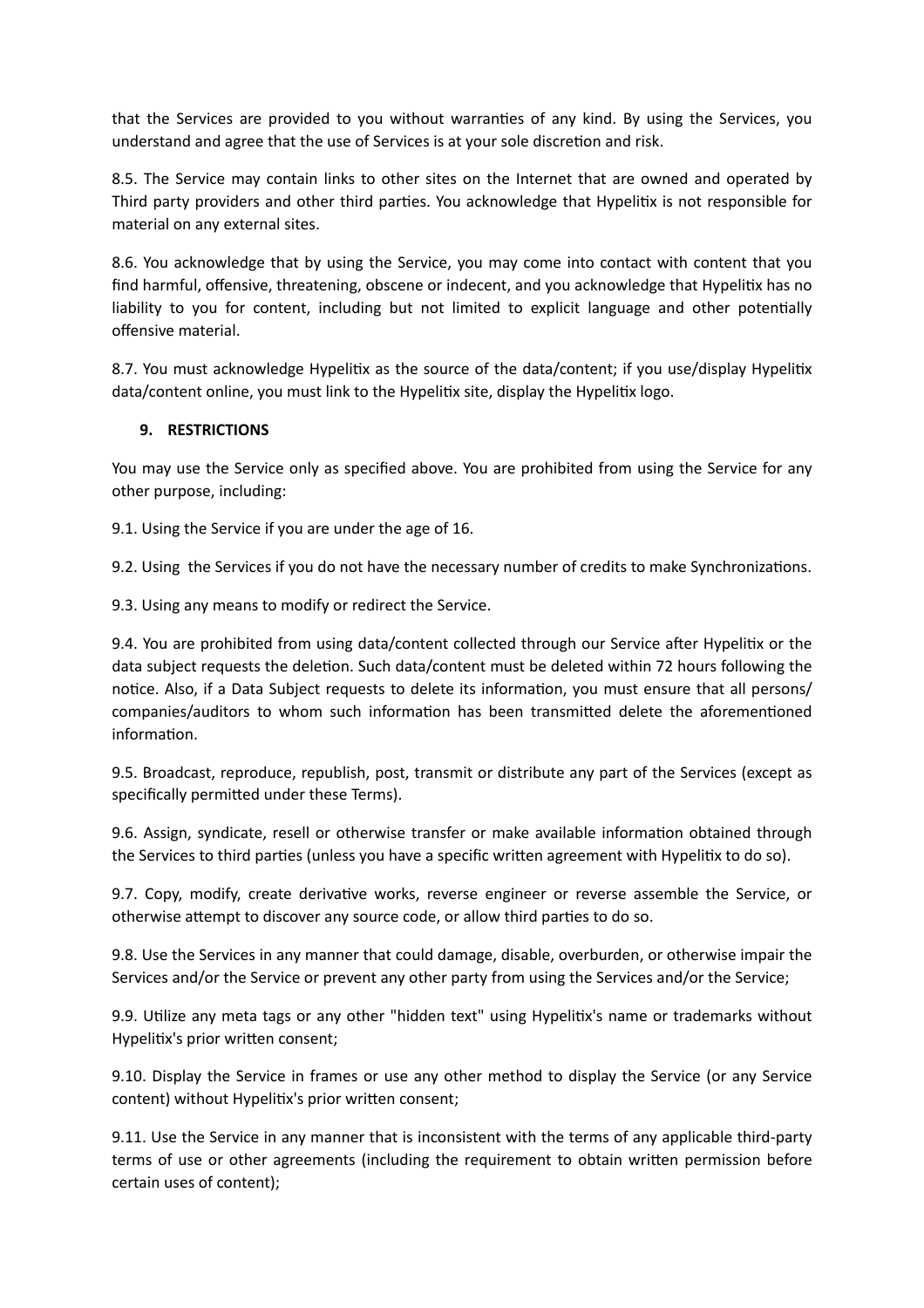9.12. Use the Services to "stalk" another person; and/or collect or store personal information about any other person.

9.13. Use any technique to compile any false or misleading information or content;

9.14. Harm minors in any way;

9.15. Intentionally or unintentionally violate any applicable local, state, national or international laws, including, but not limited to, rules adopted by the SEC, any rules of any national or other securities exchange, including, without limitation, the New York Stock Exchange, the American Stock Exchange or NASDAQ, and any rules having the force of law;

9.16. Use the Services in any way that violates or infringes on the rights of third parties, including, without limitation, copyrights, trademarks, publicity patents or other proprietary rights;

9.17. Use the Services to gain unauthorized access to any third party services, User Accounts, computer systems or networks;

9.18. Use Hypelitix domain name or other contact information as an alias email address, mailing and/ or fax address (or any other type of return address) for any communication transmitted from another location or through another service, or otherwise impersonate Hypelitix or any other third party;

9.19. Any attempt to use automated programs, bots, screen scraping or any other method of data collection other than through our currently available API is strictly prohibited.

## **10. PUBLICITY**

10.1. You grant Hypelitix the right to add your name and company logo to the Client list and Website. Except as set forth above, neither party may use the other party's name or logo without the prior written consent of the other party.

## **11. CANCELLATION OR TERMINATION**

11.1. You may cancel the Services at any time, with or without cause. You understand and accept that if you cancel the Services:

- you may not receive a refund;
- you may lose access to and use of your username and password and any Services.

11.2. You acknowledge and agree that Hypelitix may terminate your username or password with or without notice to you. Reason for termination includes, but is not limited to, breach of the Terms, partial or complete interruption of the Services and/or the Service, extended period of inactivity, legal requirement, and failure to pay fees or charges you owe Hypelitix.

11.3. Cancellation or termination will result in immediate termination of your access to the Services, deletion of your login or password and all information received. All terminations are at the sole discretion of Hypelitix, and you agree that Hypelitix has no liability to you or any third party as a result of the termination.

11.4. Upon termination or expiration of this Agreement for any reason, all license rights granted to you in this Agreement immediately terminate and you irrevocably delete all data you have obtained from Hypelitix.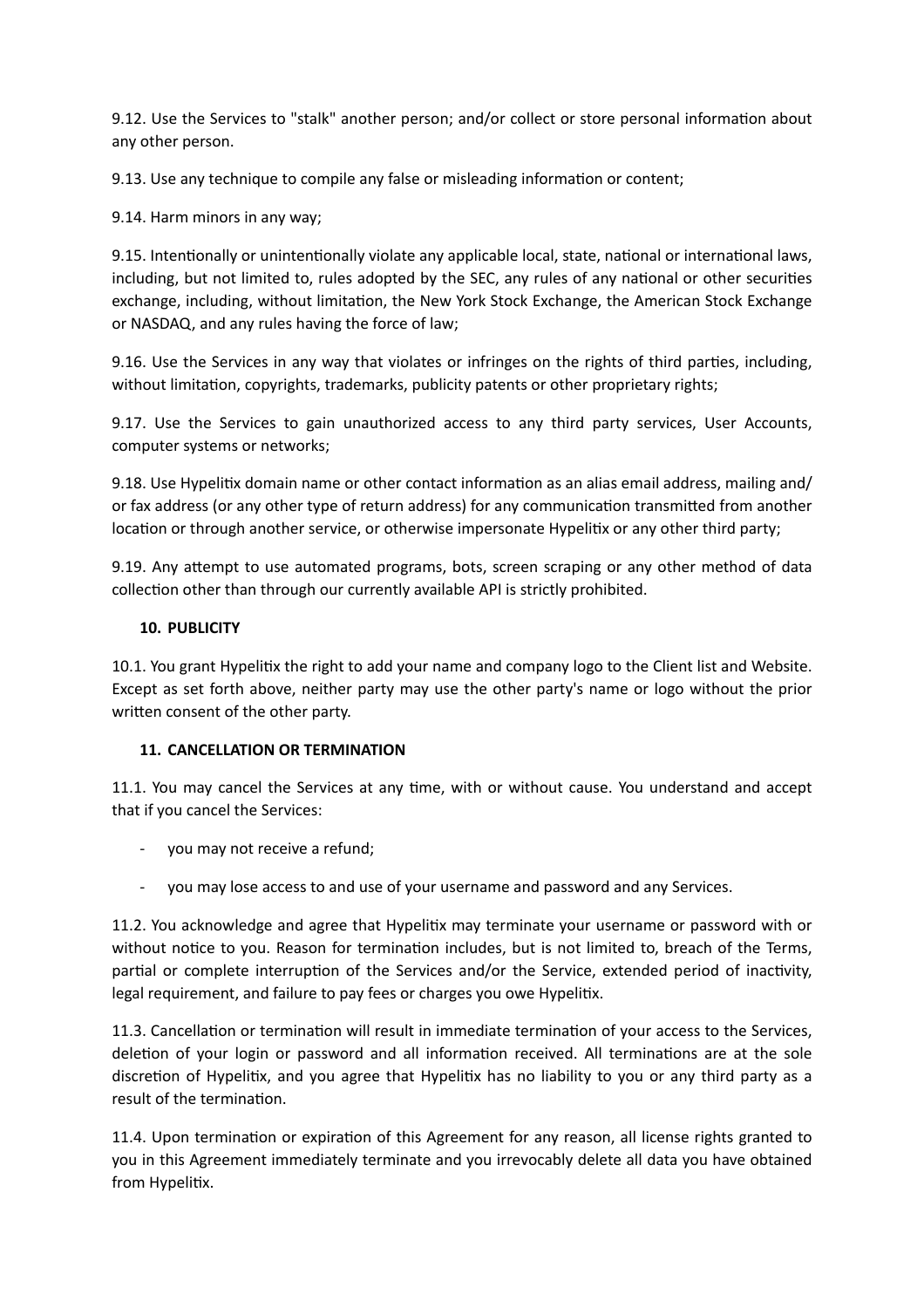11.5. There will be no refunds for partial use of the Service, refunds for failures or unavailability of the Service due to circumstances beyond Hypelitix's control. Hypelitix shall have no liability for such loss. Hypelitix reserves the right to suspend or terminate your access to the Services for nonpayment.

## **12. PROPRIETARY RIGHTS**

12.1. You acknowledge and agree that the Service and Services are the exclusive property of Hypelitix, and except as may otherwise be provided herein, Hypelitix does not grant you any express or implied rights therein.

12.2. You agree not to remove, obscure, or alter any proprietary rights notices (including copyright and trademark notices) that may be affixed to or contained on the Service. Hypelitix owns the copyrights in the Service as a compilation, and in all Services available through the Service.

12.3. All content on the Service, such as text, graphics, logos, button icons, images, data compilations and software, is the property of Hypelitix or its content suppliers and protected by the international copyright laws. Any Third party marks displayed on the Service and/or Services are the property of their respective owners.

12.4. You further acknowledge that the Services may contain information that is marked as confidential and that you shall not disclose such information without Hypelitix's prior written consent.

## **13. CONTACT US**

Name: InMemory Lab OÜ

Address: Harjumaakond,Tallinn,Kesklinnalinnaosa,Vesiväravatn50-201,10152

Mail: [contact@hypelitix.com](mailto:contact@hypelitix.com)

## **14. DISCLAIMER**

**DISCLAIMER OF WARRANTIES AND LIMITATION OF LIABILITY TO THE MAXIMUM EXTENT PERMITTED BY APPLICABLE LAW. HYPELITIX SERVICE AND ITS OFFICERS, EMPLOYEES, AGENTS, PARTNERS, ETC. EXPRESSLY DISCLAIM ALL WARRANTIES OF ANY KIND, EXPRESS OR IMPLIED, AS TO THE ACCURACY, ADEQUACY OR COMPLETENESS OF ANY INFORMATION CONTAINED IN OR GENERATED BY THIS SERVICE. THE MATERIALS, CONTENT IN THE SERVICE, AND SERVICES ARE PROVIDED TO YOU ON AN "AS IS" BASIS, WITHOUT WARRANTIES OF ANY KIND AS TO MERCHANTABILITY OR FITNESS FOR A PARTICULAR PURPOSE OR USE, OR AS TO THE RESULTS TO BE OBTAINED FROM THE USE OF THE SERVICES. HYPELITIX DOES NOT WARRANT THAT THE SERVICES WILL MEET YOUR REQUIREMENTS; THE SERVICES WILL BE ERROR FREE, SECURE, OR UNINTERRUPTED; ANY ERRORS WILL BE CORRECTED; OR THE QUALITY OF THE SERVICES WILL MEET YOUR EXPECTATIONS. ANY SERVICES DOWNLOADED OR OTHERWISE OBTAINED THROUGH THE USE OF THE SERVICE ARE PROVIDED AT YOUR OWN DISCRETION AND RISK, AND HYPELITIX ASSUMES NO RESPONSIBILITY OR LIABILITY FOR ANY ERRORS OR OMISSIONS OR FOR ANY**